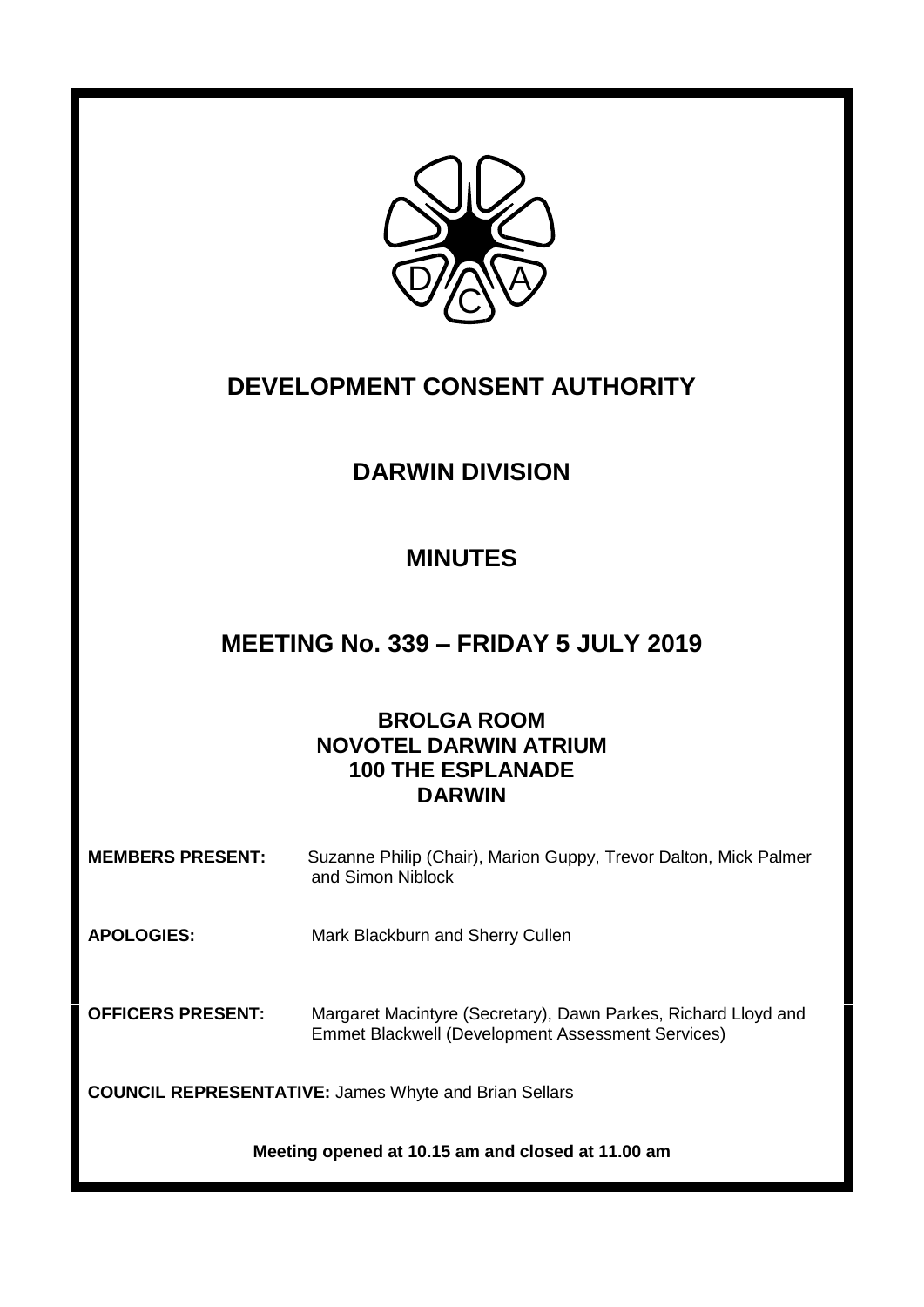**THE MINUTES RECORD OF THE EVIDENTIARY STAGE AND THE DELIBERATIVE STAGE ARE RECORDED SEPARATELY. THESE MINUTES RECORD THE DELIBERATIVE STAGE. THE TWO STAGES ARE GENERALLY HELD AT DIFFERENT TIMES DURING THE MEETING AND INVITEES ARE PRESENT FOR THE EVIDENTIARY STAGE ONLY.**

The Chairman, Development Consent Authority, under section 93(1) of the *Planning Act 1999*, appointed Trevor Paul Dalton who is a member in relation to the Palmerston Division, to act as a member for Mark Douglas Blackburn in relation to the Darwin Division from 26 June to 23 July 2019 as Mark Blackburn is prevented from performing his duties of office because of absence.

### **ITEM 1 CHANGE OF USE FROM GENERAL INDUSTRY TO OFFICE AND PA2019/0170 WORKSHOP PORTION 1346 (24) SADGROVES CRESCENT, WINNELLIE, HUNDRED OF BAGOT**

### **APPLICANT/S Laing O'Rourke Australia Construction Pty Ltd**

The applicant sent their apologies.

**RESOLVED** That, the Development Consent Authority vary the requirements of Clause 9.1.1 **115/19** (Industrial Setbacks) of the Northern Territory Planning Scheme, and pursuant to section 53(a) of the *Planning Act 1999*, consent to the application to develop Portion 1346 (24) Sadgroves Crescent, Hundred of Bagot for the purpose of a change of use from general industry to office and workshop, subject to the following conditions:

#### **GENERAL CONDITIONS**

- 1. The works carried out under this permit shall be in accordance with drawings 2019/0170/01 - 2019/0170/05, endorsed as forming part of this permit.
- 2. The owner of the land must enter into agreements with the relevant authorities for the provision of water supply, sewerage, and electricity services to the development shown on the endorsed plan in accordance with the authorities' requirements and relevant legislation at the time.
- 3. Any developments on or adjacent to any easements on site shall be carried out to the requirements of the relevant service authority to the satisfaction of the consent authority.
- 4. All existing and proposed easements and sites for existing and required utility services must be vested in the relevant authority for which the easement or site is to be created.
- 5. The areas set aside for the parking of vehicles and loading bays as shown on the endorsed plans must be line marked to indicate each car space and loading bay.
- 6. The car parking shown on the endorsed plans must be available at all times for the exclusive use of the occupants of the development and their visitors.
- 7. The landscaping shown on the endorsed plans must be maintained to the satisfaction of the consent authority, including that any dead, diseased or damaged plants be replaced.

Page 2 of 6

These minutes record persons in attendance at the meeting and the resolutions of the Development Consent Authority on applications before it. Reliance on these minutes should be limited to exclude uses of an evidentiary nature.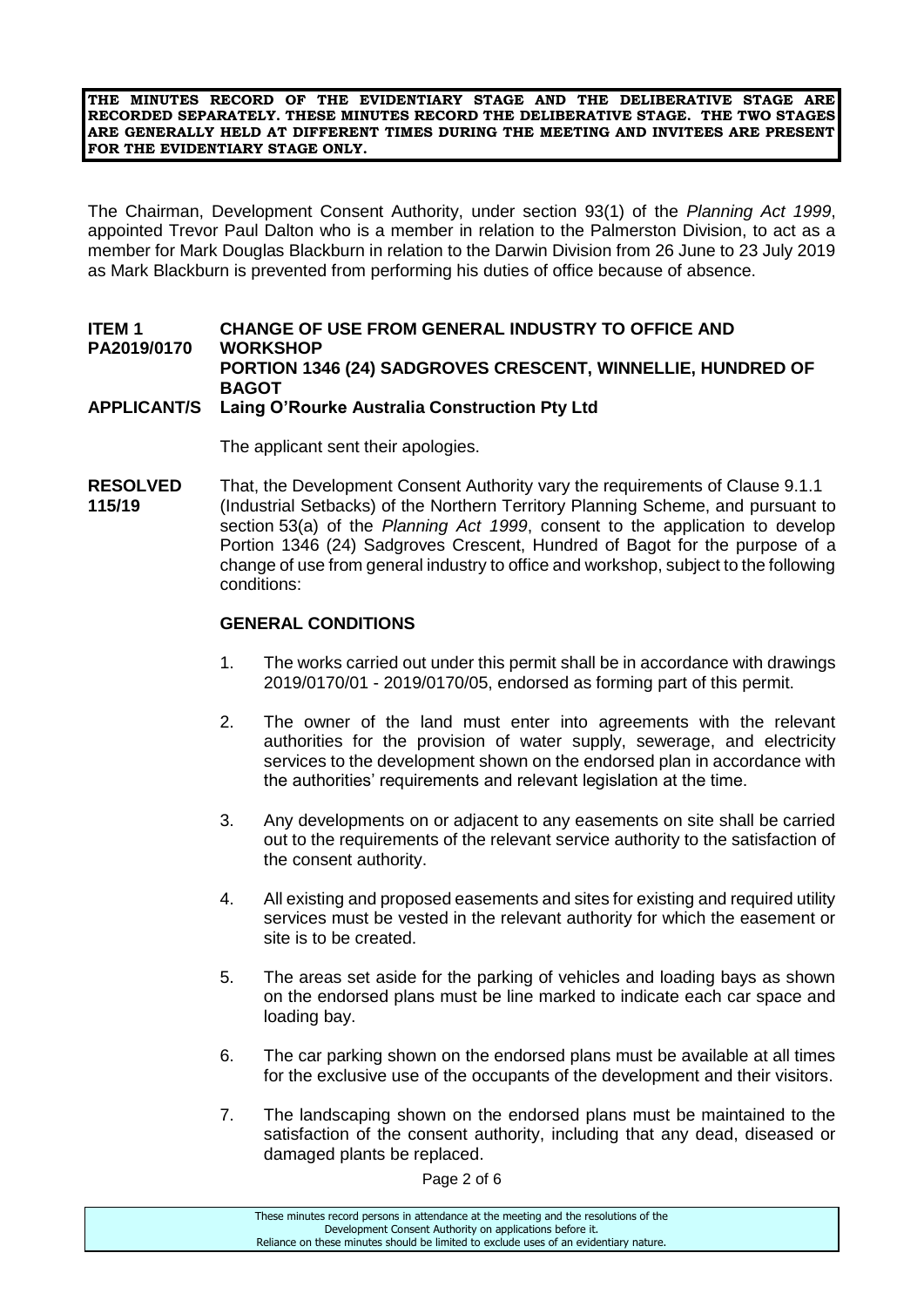8. External lights must be designed, baffled and located to the satisfaction of the consent authority to prevent any adverse effect on adjoining land, roads, and on the operation of the RAAF Base Darwin and Darwin International Airport.

### **NOTES:**

- 1. Power and Water Corporation advises that the Water and Sewer Services Development Section [\(landdevelopmentnorth@powerwater.com.au\)](mailto:landdevelopmentnorth@powerwater.com.au) and the Power **Network Engineering** Section [\(powerconnections@powerwater.com.au\)](mailto:powerconnections@powerwater.com.au) should be contacted via email a minimum of one month prior to construction works commencing to determine servicing requirements and the need for upgrading of infrastructure.
- 2. The development must be designed and constructed to comply with AS2021- 2015 'Acoustics – Aircraft noise intrusion – Building siting and construction' (AS2021).
- 3. The applicant is advised that the provision of lighting at the site is required to be consistent with the CASA Manual of Standards (MOS-139) Aerodromes to minimise the potential for conflict with aircraft operations. The design of lighting is a developer responsibility and if it is later found that lights or glare endangers the safety of aircraft operations, the Department of Defence or the Civil Aviation Safety Authority may require the lighting to be extinguished or suitably modified.
- 4. There must be no site activity which would attract birds and create a hazard for aircraft operations.
- 5. This development permit does not grant building approval. You are advised to contact a NT registered private Building Certifier to ensure that you have attained all necessary approvals for the works.

## **REASONS FOR THE DECISION**

1. Pursuant to Section 51(a) of the *Planning Act 1999*, the consent authority must take into consideration the planning scheme that applies to the land to which the application relates.

The subject site is located within Zone GI (General Industry). The primary purpose of Zone GI is to provide for general industry. Offices are expected to primarily provide a service to the general industry in the zone and be of a size commensurate with the service provided.

Office uses are commonly found within industrial zones as ancillary uses to industrial developments and are often permitted forms of development under the Planning Scheme. While offices in Zone GI are expected to primarily provide a service to the general industry, an office is a discretionary form of development under the Planning Scheme.

It is acknowledged that the two office buildings being used on the site are not ancillary to other uses in Zone GI or primarily provide a service to the general industry in the zone. Also, no other use of the large site is currently proposed by the applicant.

Page 3 of 6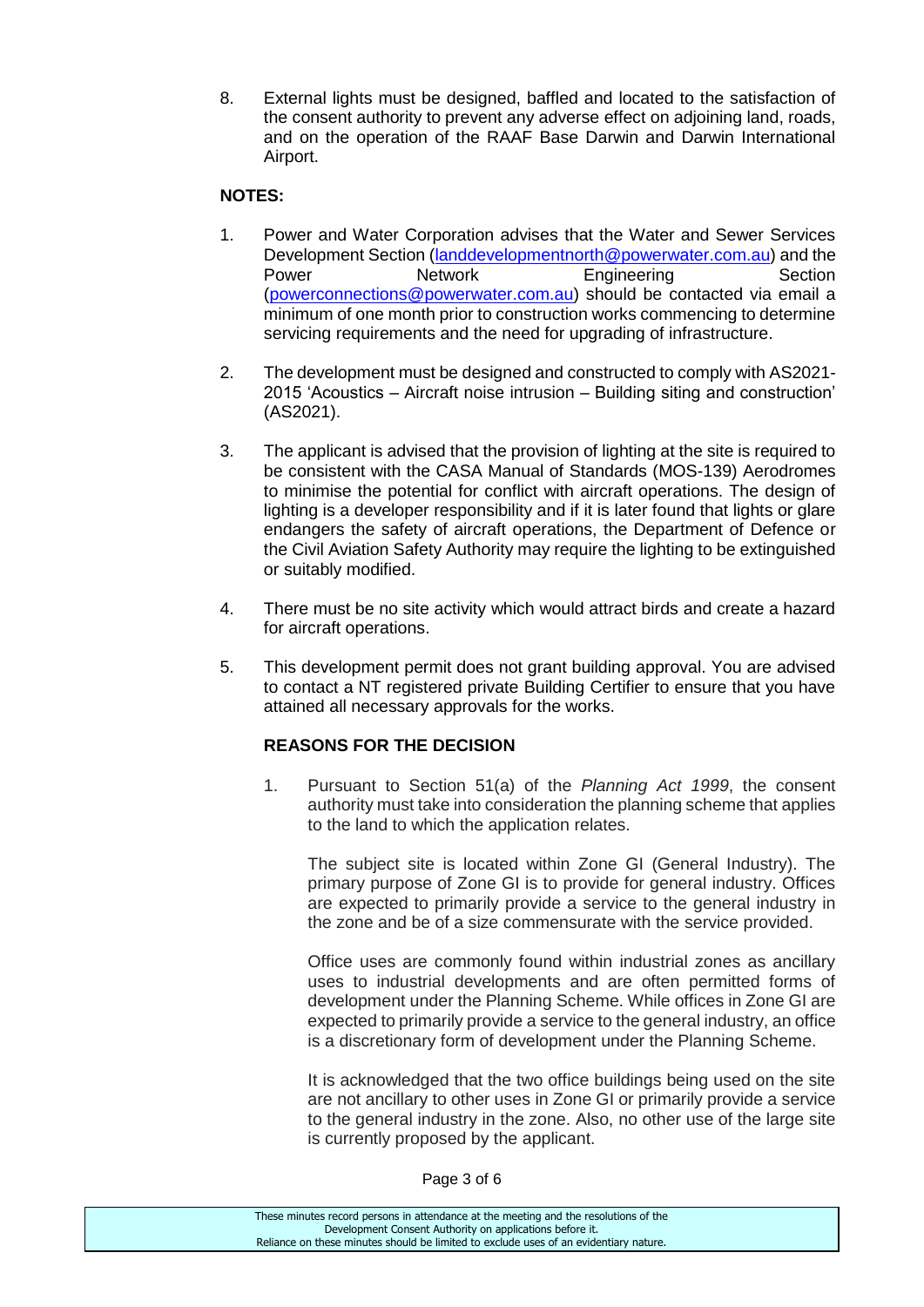Accordingly, it could be considered that office use is not the highest and best use for land zoned GI, particularly as the zone's primary purpose is to provide for general industry, and offices are expected to primarily provide a service to the general industry in the zone. However, the offices have been a long-standing use on the site and also the site is bounded by Zone LI (Light Industry) to the east and by Zone SC (Service Commercial) to the north across Sadgroves Crescent where the Leprechaun Resort is located, so the site is on the perimeter of the GI zone rather than fully within it. Additionally, with the Leprechaun Resort located directly opposite the site in Zone SC, an office use may well serve as a buffer to it from the other land zoned GI in the vicinity. Also, there is nothing preventing the unused parts of the site being used for general industry by the applicant in the future. Accordingly, the proposed office use is considered acceptable in Zone GI in this instance.

2. Pursuant to Clause 2.5 (Exercise of Discretion by the Consent Authority) of the Northern Territory Planning Scheme, the Authority may consent to a development that does not meet the standard set out in Part 4 and 5 of the Planning Scheme where it is satisfied that special circumstances justify the granting of consent.

A variation to clause 9.1.1 (Industrial Setbacks) to allow for a reduced rear setback is supported in that it is not considered a significant issue as the original structure has existed for many years without adversely impacting the amenity of the locality.

3. Pursuant to Section 51(j) of the *Planning Act 1999*, the consent authority must take into consideration the capability of the land to which the proposed development relates to support the proposed development and the effect of the development on the land and on other land, the physical characteristics of which may be affected by the development. Also, pursuant to section 51(m) of the *Planning Act 1999*, the consent authority must take into account the public utilities or infrastructure provided in the area in which the land is situated, the requirement for public facilities and services to be connected to the land and the requirement, if any, for those facilities, infrastructure or land to be provided by the developer for that purpose.

No land capability concerns were identified as part of the assessment and the requirements of the service authorities are addressed through the conditions of consent.

4. Pursuant to Section 51(n) of the *Planning Act 1999*, the consent authority must take into consideration the potential impact on the existing and future amenity of the area in which the land is situated.

The proposed office use is for a construction company and is not expected to impact on the existing or future amenity of the area as the office use will operate, as it currently is, in a less intrusive manner to that of the surrounding industrial uses.

Page 4 of 6 The offices however have the potential to be impacted from noise, odour etc. from existing and possible future operations of the industrial zone. The existing office use has been on-going for a substantial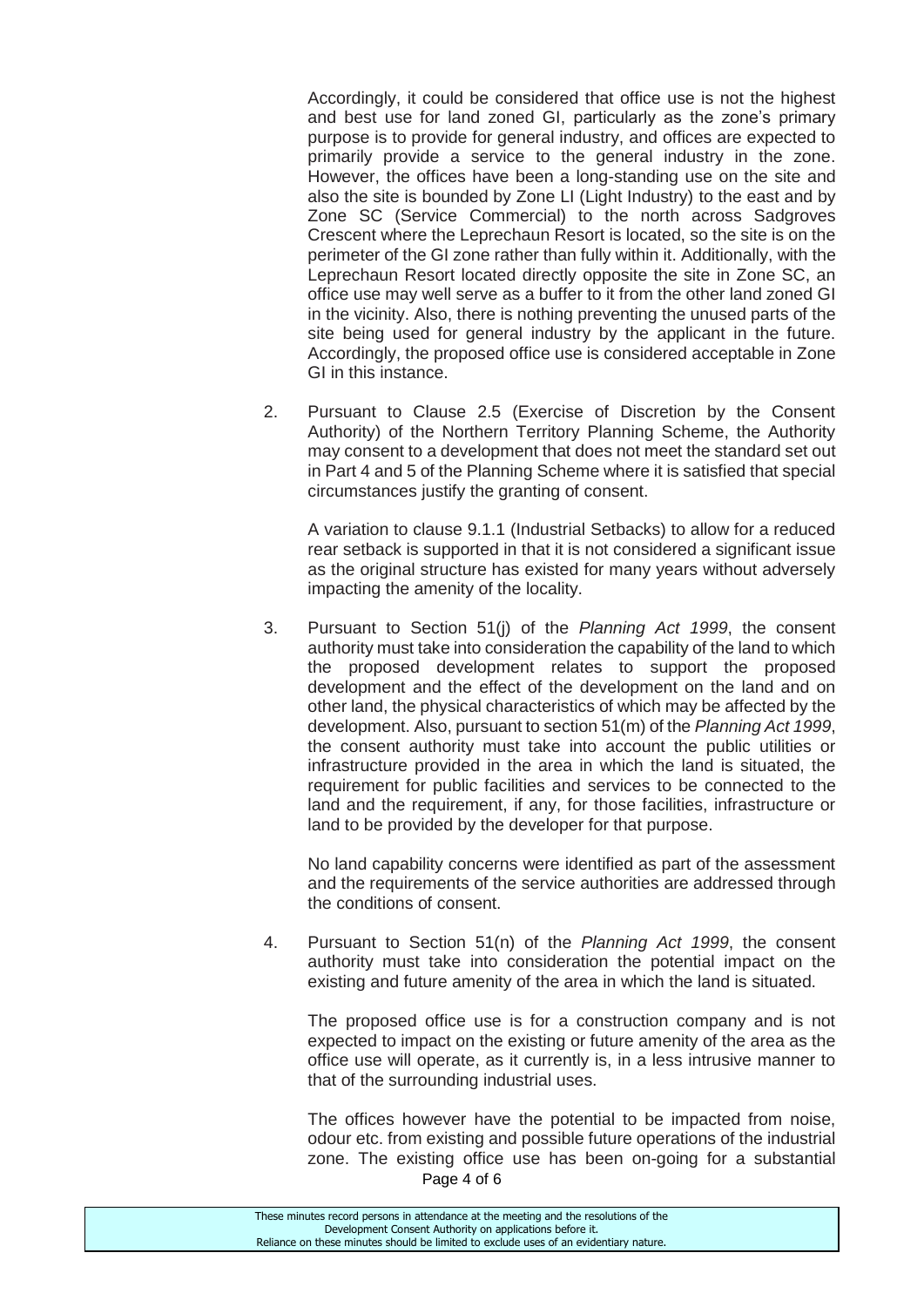number of years and no reverse sensitivity issues have been apparent to date. Whether this will remain the same in the future is unknown but is considered not so likely as the site is bounded by land zoned GI only on the western and southern sides and the offices are located to the eastern and northern sides of the large site. Additionally, any reverse sensitivity issues affecting the offices would also likely affect the Leprechaun Resort directly across Sadgroves Crescent from the site, which is in Zone SC, and due to its zoning the resort would have the recourse to have any noise/odour etc. issues addressed should they ever originate from the GI zone.

**ACTION:** Notice of Consent and Development Permit

#### **ITEM 2 SHED AND SHADE STRUCTURE ADDITIONS TO AN EXISTING SINGLE PA2019/0121 DWELLING WITH A REDUCED SIDE SETBACK LOT 2004 (19) YOUNG CRESCENT, ALAWA, TOWN OF NIGHTCLIFF APPLICANT/S Bradley Rayson & Jessie Rayson**

Mrs Jessie Rayson sent her apologies. Mr Bradley Rayson attended.

Submitters: Ms Belinda Emmerson-Whyte and Mr Don Whyte attended.

**RESOLVED** That, pursuant to section 53(c) of the *Planning Act 1999*, the Development 116/19 Consent Authority refuse to consent to the application to develop Lot 200 Consent Authority refuse to consent to the application to develop Lot 2004 (19) Young Crescent, Town of Nightcliff for the purpose of shed and shade structure additions to an existing single dwelling with a reduced side setback, for the following reasons:

#### **REASONS FOR THE DECISION**

1. Pursuant to section 51(a) of the *Planning Act 1999,* the consent authority must take into consideration the planning scheme that applies to the land to which the application relates.

The proposal is consistent with Zone SD in that the land is identified for the development of single dwellings and ancillary structures. However, the proposal is not consistent with the required building setbacks from the adjoining property along the western boundary of the site and no special circumstances exist for a reduced setback. The orientation of the house and the privacy being sought by the applicants are not exceptional or out of the ordinary to set the proposal apart from other developments on land zoned SD to justify the reduced setback. It is also considered that the proposal does not meet the purpose of clause 7.3 (Building Setback of Residential Buildings and Ancillary Structures) of the NT Planning Scheme, particularly in that the adverse effects of the proposal's building massing when viewed from adjoining land are not minimised, and the proposal does not encourage breeze penetration through and between buildings.

2. Pursuant to section 51(e) of the *Planning Act 1999*, any submissions made under section 49, and any evidence or information received under section 50, in relation to the development application.